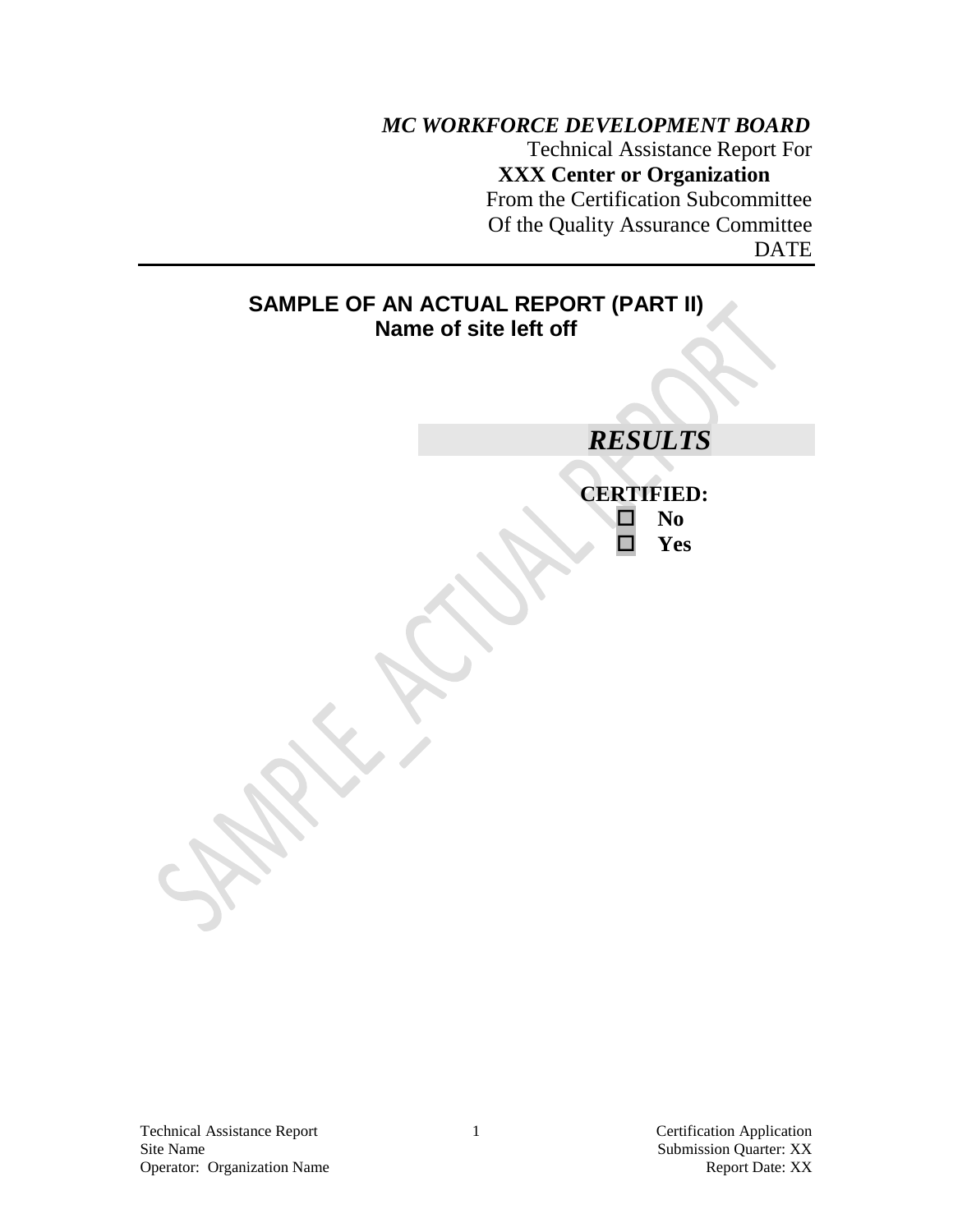# **INTRODUCTION**

# *PURPOSE*

The purpose of this report is to provide feedback to the XXX Workforce Center on their application to be licensed as a XXX Center. This feedback was developed as a result of the Certification Subcommittee's Review Team's rating of the 's Certification application as part of the process for obtaining Certification as a [Name] Center from the Workforce Investment Board. The Subcommittee is providing feedback to the site as part of the Board's commitment to continuous quality improvement.

# *BACKGROUND*

The Workforce Investment Board has instituted a three-step process for certifying XXX Centers. This report is the result of the Certification Subcommittee's review and rating of the application submitted in March 2014. Each reviewer rated the application individually. After each member's rating was received, the Review Team of the Subcommittee held a meeting for the members to discuss their individual ratings and to reach consensus on the overall rating. A site visit was conducted on September 3, 2014. This TA Report provides feedback based on the application and the on-site review.

Two members of the WIB Certification Subcommittee made up the Review Team that conducted this review, as well as Lori Strumpf, WIB Consultant, who served as consultant, trainer and coach.

# **The Feedback Report**

Feedback is one of the most important parts of the WIB's certification process; it provides a pathway for improvement. The comments in the feedback report contain an organization-specific listing of strengths and key opportunities for improvement based on the WIB's Quality Criteria.

## **Strengths**

Strength comments are focused on those areas where an organization is meeting or beginning to meet a criteria requirement. These comments should be used to encourage continued performance and continued improvement of the strength. Best practices can be gleaned from these comments and used in other parts of the organization to improve performance across the organization. An organization may have strengths spread out across several areas of the criteria, but that is only part of what defines the organization's current level of performance.

### **Opportunities for Improvement**

Opportunity for Improvement comments are focused on those few areas the organization needs to address to reach the **next level** of performance. There may be many strength comments for a category or item, but the Opportunities for Improvement comments concentrate on the **vital few**. These comments identify the areas for **greatest gain** in the organization. Using these comments, together with the criteria requirements, leaders can identify their current level of performance and the deficiencies that must be overcome to reach the next higher level of performance.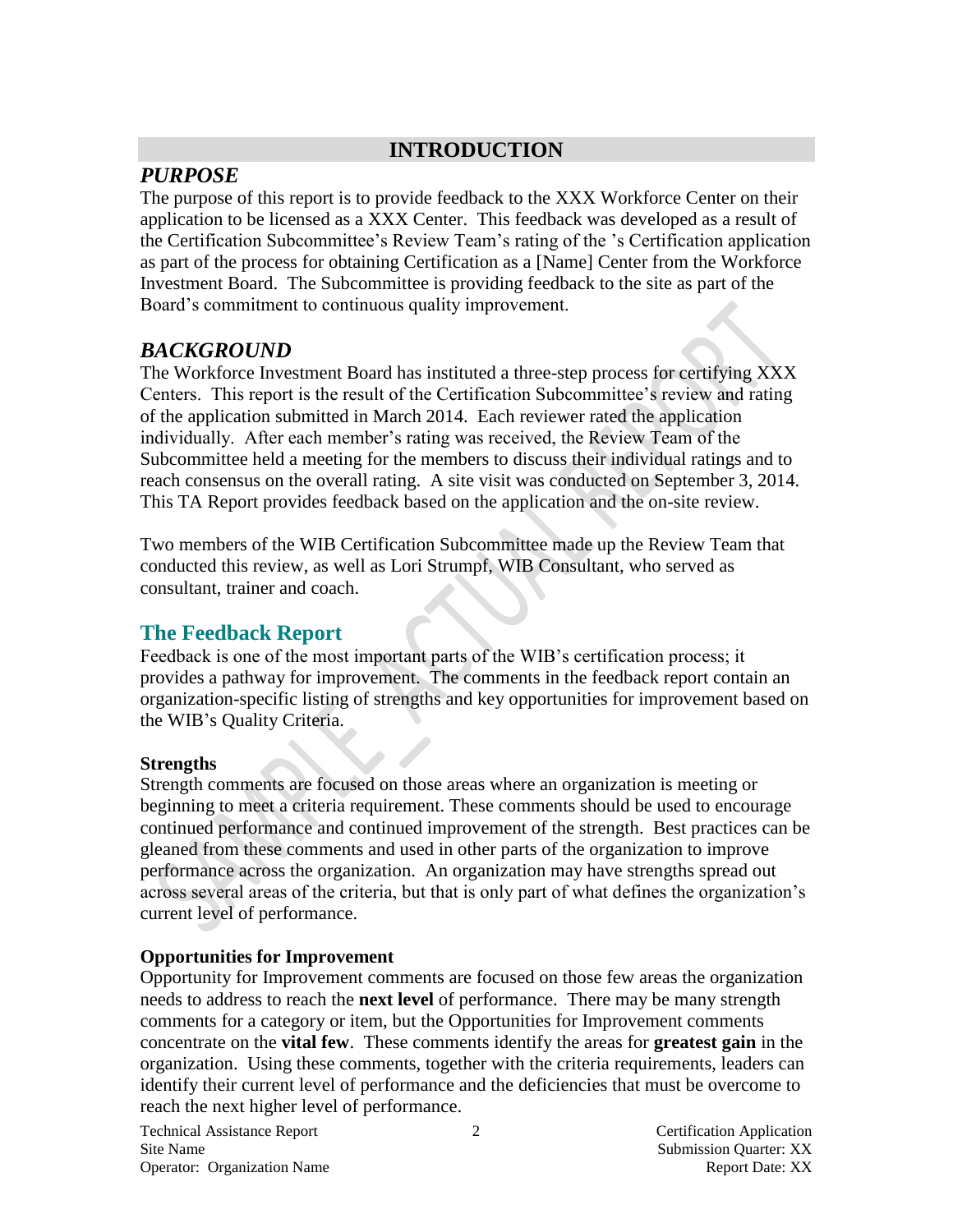# *EXECUTIVE SUMMARY*

The application described a systematic approach in most areas to the development, implementation, management, and improvement of programs and processes. The processes are defined and adherence to the WIBs Quality Standards and the Baldrige Criteria was evident in the application. The application described several process management methods to ensure consistency and saturation of key processes vital to the organization's success.

Consistent approaches, deployment, and saturation in the areas of leadership, strategic planning, process management, and information analysis were evident among leaders and partners during the site visit conducted on September 3, 2014. It was clear that the criteria are being used as a framework for continuously improving processes throughout the organization and as a road map for aligning and deploying improvements across the Center and partners.

In the dimension of approach, the XXX Center has developed effective and systemic approaches for the leadership system, processes, customer flow, and data collection. Based on the review of the application and the reviewers observations during the site visit, there were effective, systematic approaches that were responsive to the overall requirements of the criteria. However deployment varied in some areas or work units. Key processes benefited from fact-based evaluation and improvement, and approaches were being aligned with overall organizational needs.

The approach to data analysis and trend analysis is evolving and becoming more systematic. Fact based improvement processes appear to be in place regarding the identification of improvement opportunities. There appears to be little measurement and evaluation in the *Check* part of the *Plan, Do, Check, Act* continuous quality improvement cycle where the resultant impact of the improvement is evaluated.

In the deployment dimension it was clear in many areas that data was being collected, however it did not always appear that a fact based improvement process was in place based on trend data evident on the improvement process. Responses were sometimes lacking in the description of an outline of key process information, such as methods, measures, deployment, evaluation/improvements, and learning for innovation. Approaches appeared to be saturated in many relevant areas and activities.

In the results dimension, the application detailed how and when data was collected in the areas of importance to the organizations' key requirements. Results addressed many areas of importance to the basic requirements inherent in many of the standards criteria. However, there continues to be a lack of trend data presented for many areas. For many areas, there was no evidence that the results (outcome or impact) of an improvement were being measured. Data was presented that evidenced data driven decision making at the beginning of a process improvement cycle and to monitor process progress. There was some data presented in a few key areas to evidence *sustained* results of an improvement and good performance being achieved. Comparative and trend data are available for some of these important results areas, and some beneficial trends are evident.

The center is still in the early stages of using segmented data, comparative data, benchmarks, and in-depth analyses, such as trends, projections, correlation, and cause-effect relationships, to support its improvement efforts and organizational performance management system.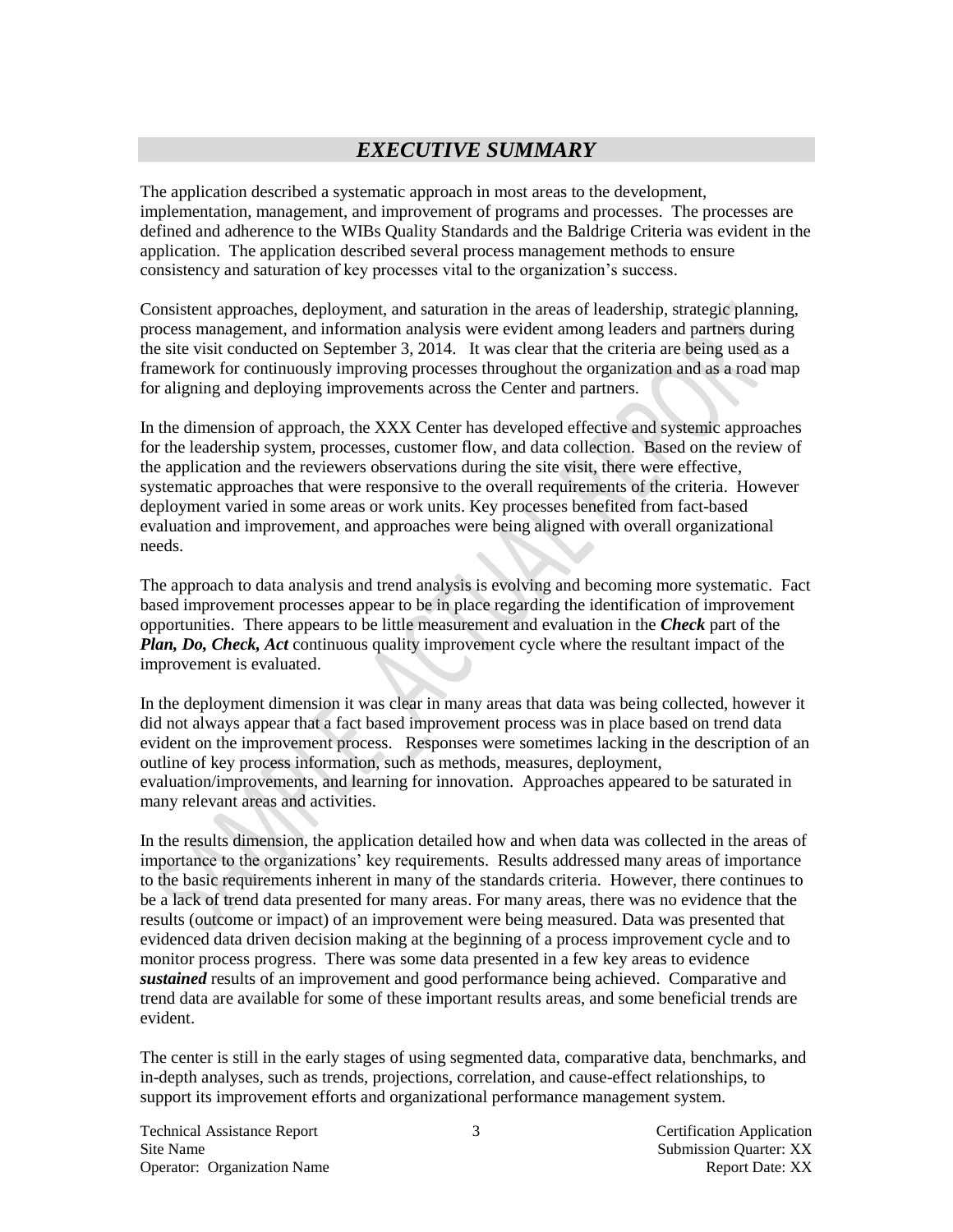The Center has used the criteria to obtain certification over multiple certification cycles. This summary seeks to identify a few key areas that the reviewers observed and believe to be critical to moving the organization and its partners to the next level of performance excellence.

Prioritize these opportunities for improvement since not everything can be done at once. Think about what's most important for the organization at this time, and decide which things to work on first. Use the feedback as input to the organization's strategic planning process. Focus on the strengths and opportunities for improvement that have an impact on the strategic goals and objectives.

#### **MOST IMPORTANT STRENGHTS AND OUTSTANDING PRACTICES**

#### *Leadership:*

- Senior leaders approach customer-driven excellence as a strategic concept through the Leadership and CQI Teams. The leadership system includes strategic planning, communication, engagement, design, measurement, and improvement, and is integrated with the Center's continuous improvement processes and measured through its key performance indicators. Numerous methods are used to deploy the mission, vision, and values.
- The senior leadership system has evolved in its governance function thus continually empowering center leaders to make critical decisions thru the CQI Team.

#### *Customer and Market Focus:*

 The Center focuses on customer-driven excellence through its systematically deployed listening mechanisms. Varied listening and learning methods collect actionable information from each customer group. The CQI Team uses these methods to study customer behavior, anticipate customer needs, manage customer relationships, meet their requirements, and exceed their expectations at each stage. Customer data is analyzed and used as input for the strategic planning and continuous improvement processes. These approaches support the Center's customer-focused culture and align with its core competency of understanding and exceeding customer expectations.

#### *Information and Analysis*:

- The Center's performance measurement system has evolved from measuring regulatory outcomes to including all measures that align with and measure the success of the strategic planning process. Data are selected for running the business, changing the business, and measuring strategic action plans through processes developed by the CQI Team, which begins with determining what needs to be known and how metrics link with the strategy. A Plan-Do-Check- Act approach ensures that metrics are relevant and current, which supports fact-based decision making.
- Benchmarking process is well thought out and completed with specific 'take aways' identified.

#### *Process Management:*

 The site uses a systemic approach and set of coordinated activities to systematically improve service delivery systems and processes. There are clear processes in place to ensure that all staff knows what improvements are being put in place through a systemic process for communicating with the staff at the center. Partners demonstrated knowledge about the process for making process improvements. There is evidence of a systematic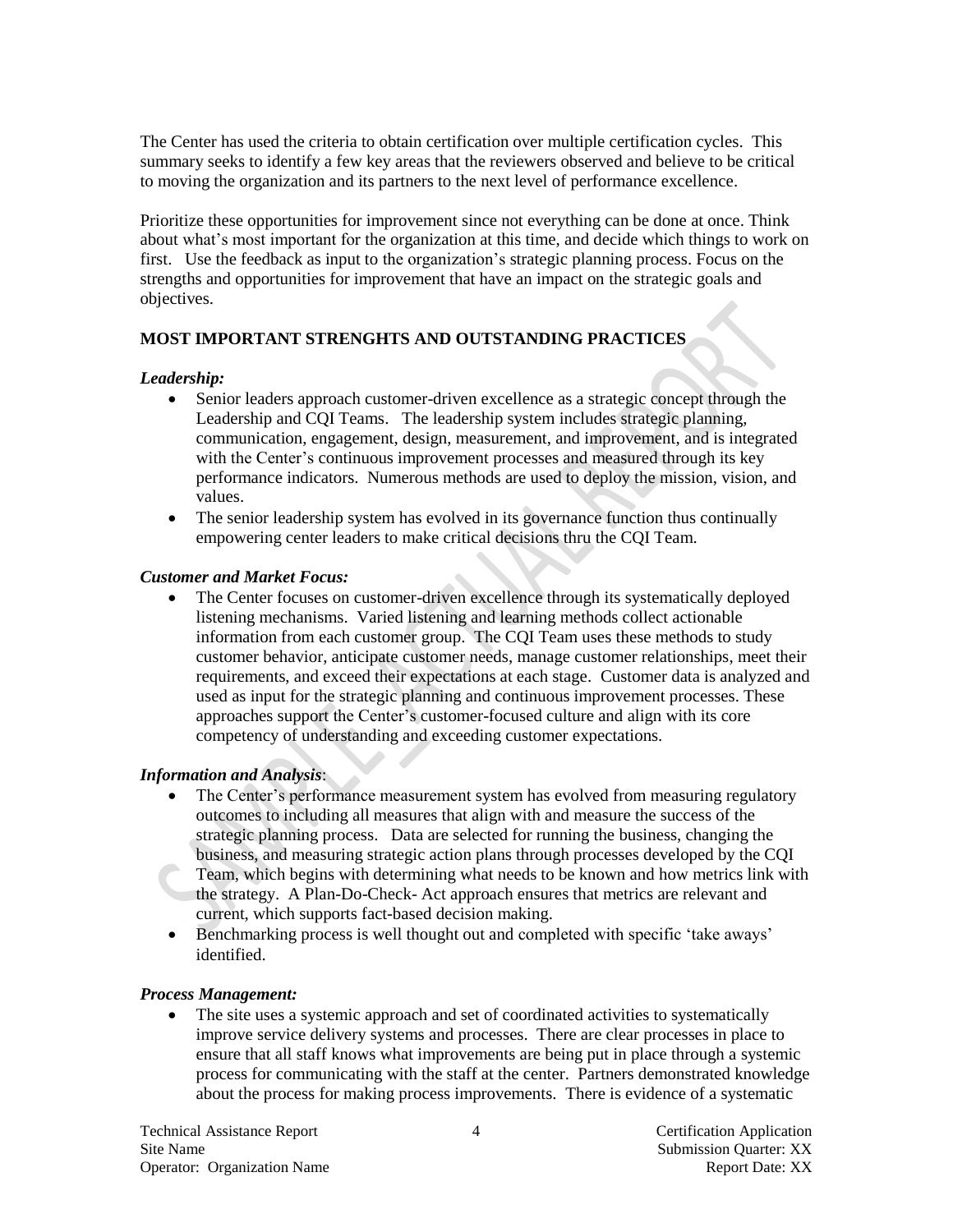design process and methodology to translate customer requirements into product and service characteristics.

#### **MOST SIGNIFCANT OPPORTUNITIES FOR IMPROVEMENTS IDENTITIED**

#### *Leadership:*

 Competitors are not well identified in the Organizational Profile. Not identifying competitors may produce a gap in comparing how well the mission of delivering high quality services is meeting customer expectations as compared to others.

#### *Business Results:*

- There is limited evidence of systematic evaluation and refinement of many key processes. This includes processes related to approaches for innovation; managing data, information, and knowledge For example, while a benchmarking process was undertaken and key takeaways identified, it is less clear that there is a plan in place to develop, implement and test new strategies learned. Also, at times there appears to lack a systematic review that could lead to learning and improvement with regard to some key processes. Without a systematic evaluation of its key processes, the organization may have difficulty remaining agile in its changing environment.
- The site does not appear to have a systematic process in several areas related to achieving the best customer focused, technologically advanced One Stop Center, as found in the vision statement. It is unclear how its listening/learning approaches and its methods for determining satisfaction and engagement vary for customer segments within each large customer group of businesses and jobseekers. How the organization refines and differentiates services within each customer group is not well defined. In addition, a systematic process is not evident for using this or other customer and marketing information to pursue customer groups and market segments for future products and identify opportunities for innovation. Without a systematic process to use such information, the Center may have difficulty remaining agile and realizing its value of innovation in products and services as it applies to each customer segment.
- The organization has not clearly defined its approach for relating workforce engagement and satisfaction survey findings to key business results; for example, it is not clear that results from the survey included in the application are widely used to correlate business and engagement results and implement improvements. Comprehensive, systematic approaches in these areas may enhance the partnership's success factor of an engaged and highly satisfied workforce, as well as its strategic advantage of a loyal and stable workforce.
- The application did not provide relevant comparisons for multiple measures identified as key to achieving its mission, vision, and strategy. Examples include customer-focused results for overall satisfaction or problem resolution, or workforce-focused outcomes such as training hours per employee. Comparisons that reflect relevant competitors, benchmarks, and levels of performance are not included.
- Results are missing or limited for several measures related to the strategic outcomes, performance outcomes, workforce satisfaction, and results for the impact of improvement strategies. For example, results do not indicate the effectiveness of workforce development approaches in addressing learning and development needs, such as technical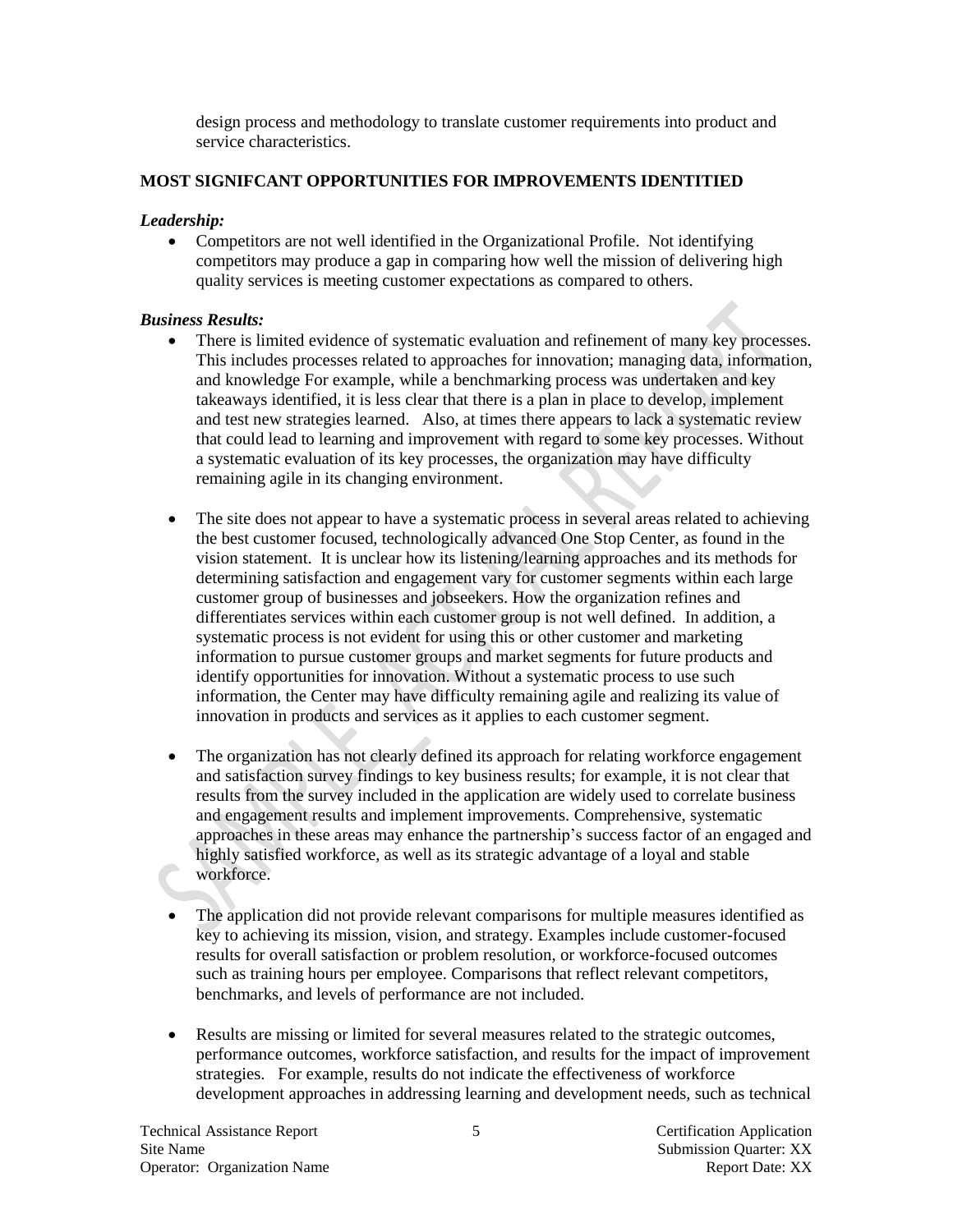knowledge to satisfy increasingly demanding customers and meeting the vision of being technologically advanced. Limited results are provided for several senior leadership approaches, including communication and engagement with the workforce. Results for encouragement of two-way communication include only attendance measures of the morning meetings. Limited results in these areas may result in blind spots, leading to missed opportunities. Results for multiple measures do not include segmented data.

 Descriptions of new products and processes are provided. However, very little results are provided for product and process effectiveness outcomes. Data for some of these areas was presented in the supplemental information requested. However, either gathering more information on actual results, and/or creating an analytical model that is consistently applied to the data is an opportunity for improvement that requires focus.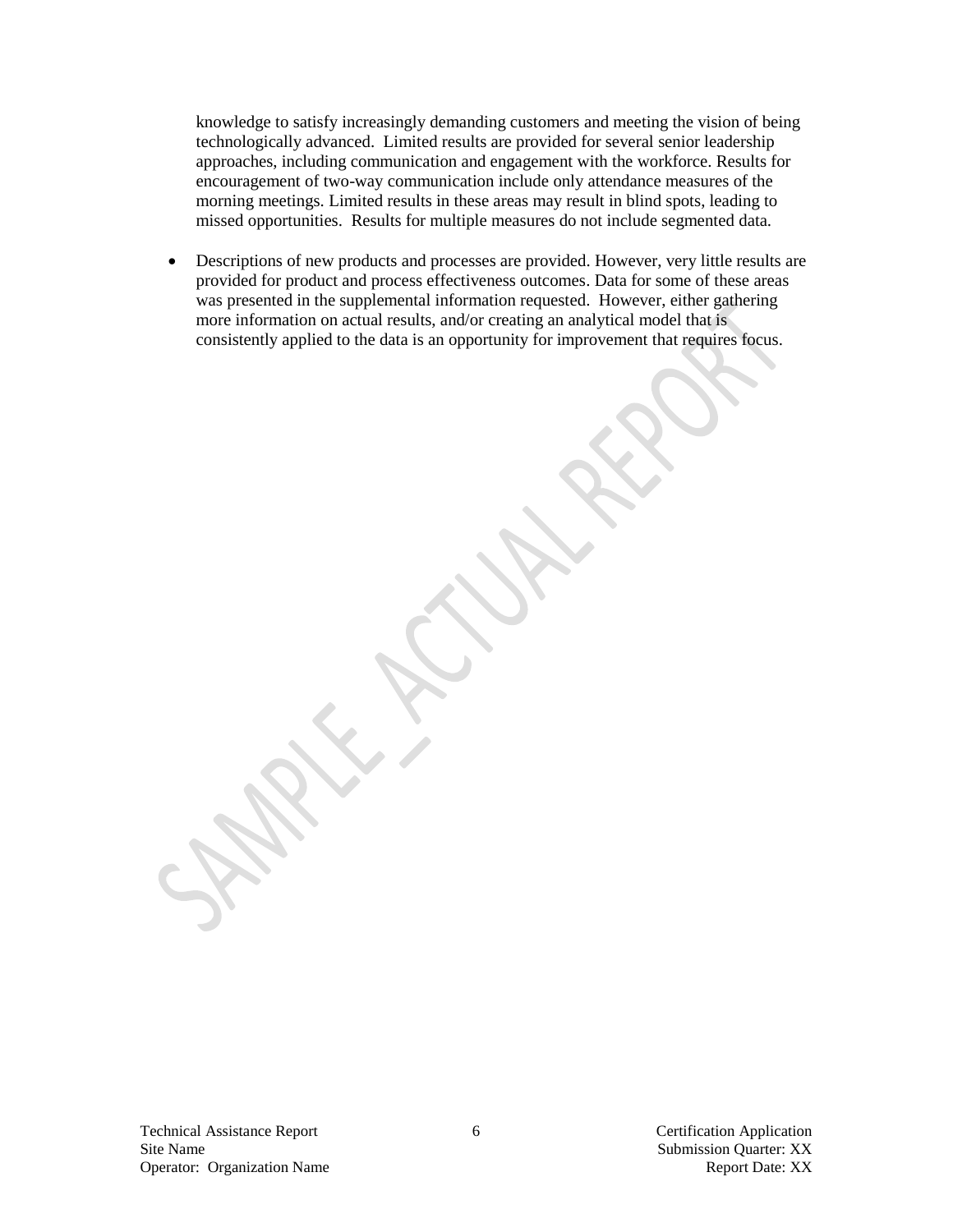# *FEEDBACK REPORT*

## **1. LEADERSHIP**

Leadership refers to the organization's senior executive and those reporting to that individual as well as other leaders in the organization. The leadership of the organization is directly involved in creating and sustaining values, organizational directions, performance expectations, and customer focus.

## **STRENGTHS**

- 1. Leaders demonstrate systematic approaches to setting and deploying the mission, vision, and values to help establish the direction for the entire partnership.
- 2. Senior leaders' approaches to help create a sustainable organization align with the values of operational excellence and innovation. For example, 62% of the front line has been certified as a Workforce Development Professional, above the goal of 60%.
- 3. Leaders communicate with and engage the workforce through a variety of mechanisms that are regularly reviewed for effectiveness.

## **OPPORTUNITIES**

- 1. Limited evidence is presented of systematic evaluation and refinement of several key leadership approaches that may support operational excellence and enhance sustainability. These include comparisons against competitors who deliver similar services, approaches for innovation, performance of the leadership, and creation of a workforce culture that delivers a consistently positive customer experience.
- 2. There did not appear to be systematic criteria for the employee of the month program as part of an overall recognition program based on organization and workforce needs or how the recognition is designed to drive high performance and a customer focus.

# **2. STRATEGIC PLANNING**

How the organization sets strategic directions and determines key action plans. Also, how the plans are translated into an effective performance management system. Strategic planning refers to the goals and objectives for the next one to three years.

## **STRENGTHS**

- 1. A well defined strategic planning process is in place and is aligned with key customer, workforce, and work process elements. Participants include partners and staff.
- 2. Three-year planning cycle allows for action plan implementation.
- 3. An integrated approach to strategy development helps identify blind spots and enables through examination of the organization and its environment.
- 4. Strategic objectives for customers, processes, and financial needs are each aligned with the identified strategic advantages to be leveraged, the strategic challenges to be addressed, the most important goals, and short- and long-term action plans.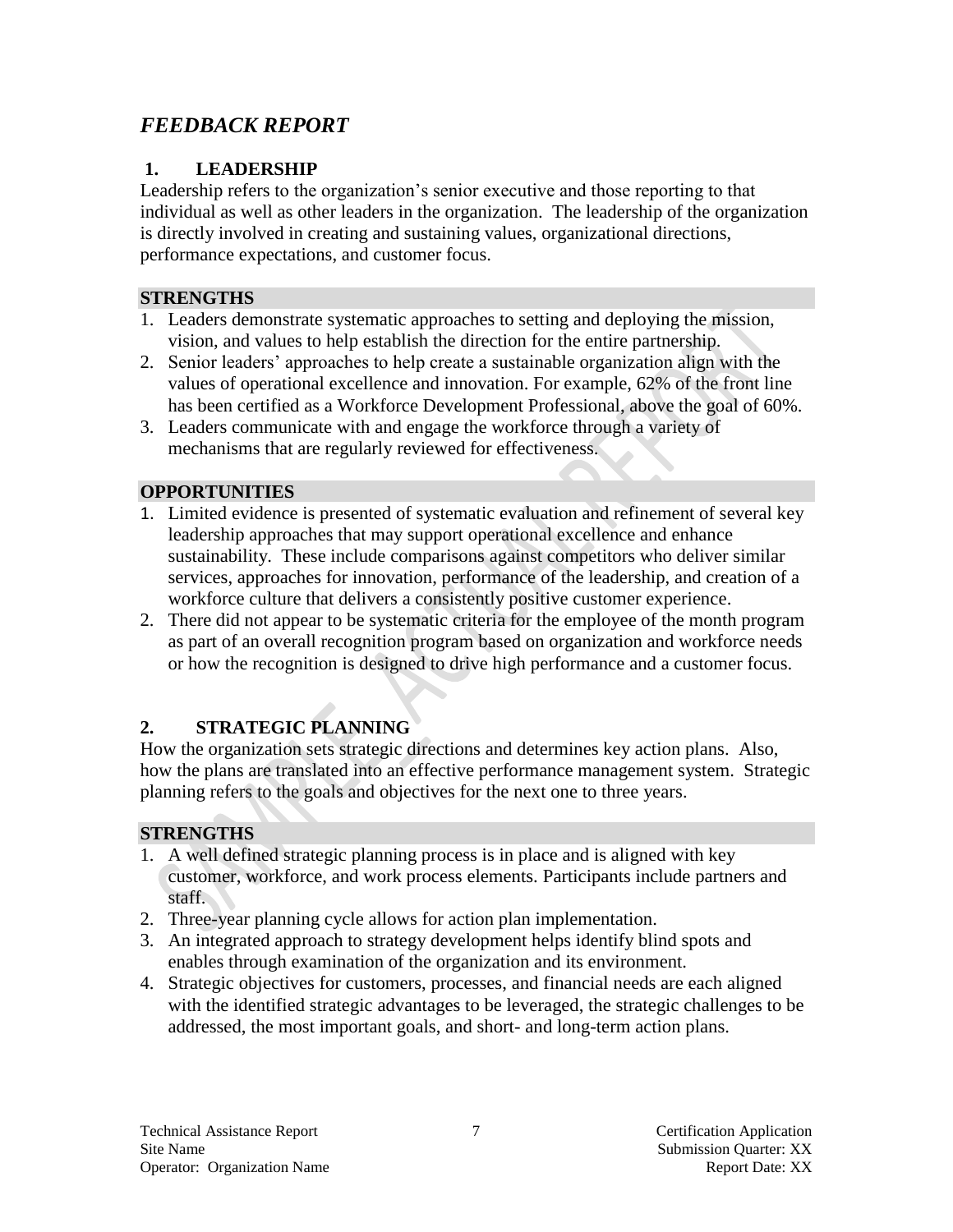### **OPPORTUNITIES**

- 1. Engage customers in the strategic planning process through the use of focus groups timed so the data gathered can be used in the strategic planning process.
- 2. Consider including external individuals and organizations (e.g., not current partners) who are potential stakeholders in the strategic planning process. Broader participation in the Strengths, Opportunities, Weaknesses, and Threats (SWOT) analysis will help to view the organization from different perspectives.
- 3. Time horizons should be added to the strategic plan action plan both long and short term. Develop scorecard metrics with short-term, long-term, and some comparative projections.
- 4. It is unclear how the strategic planning process addresses plans shorter than a year, such as the thirty day microterm planning horizon mentioned, or how it changes the current-year plan to address challenges/opportunities identified. Quick response to rapidly changing regulations and emerging challenges may provide a strategic advantage.

# **3. CUSTOMER AND MARKET FOCUS**

Customer satisfaction calls for the use of relevant data and information to establish the organization's performance as viewed by the customer. How the organization determines requirements and expectations of customers and how it determines their satisfaction.

## **STRENGTHS**

- 1. The site demonstrates its customer-driven focus through its multiple listening and learning mechanisms to engage and obtain actionable information from all of its customer groups.
- 2. Multiple services beginning to be offered on line.
- 3. One to one assistance available in the resource area.
- 4. Engaging customers through networking and job clubs.
- 5. The systematic approach to complaint management helps to recover customer confidence, enhance customer satisfaction, and ensure future customer engagement.

# **OPPORTUNITIES**

- 1. It is unclear if there are efforts to listen to **former customers** which yield actionable information. For example, a systematic process is not evident for using the comment card or any exit survey to advance existing and former customers to the "advocate" stage. Actionable information might provide insights into innovations in product delivery and increase customer satisfaction and loyalty.
- 2. Explore conducting focus groups annually with customers and noncustomers to help ascertain their requirements for products and services.
- 3. To enhance customer engagement, explore creating a customer Advisory Group to gain insights periodically on the data collected.
- 4. Posted customer and performance data is too small to read. Revisit the signage to make it more readable.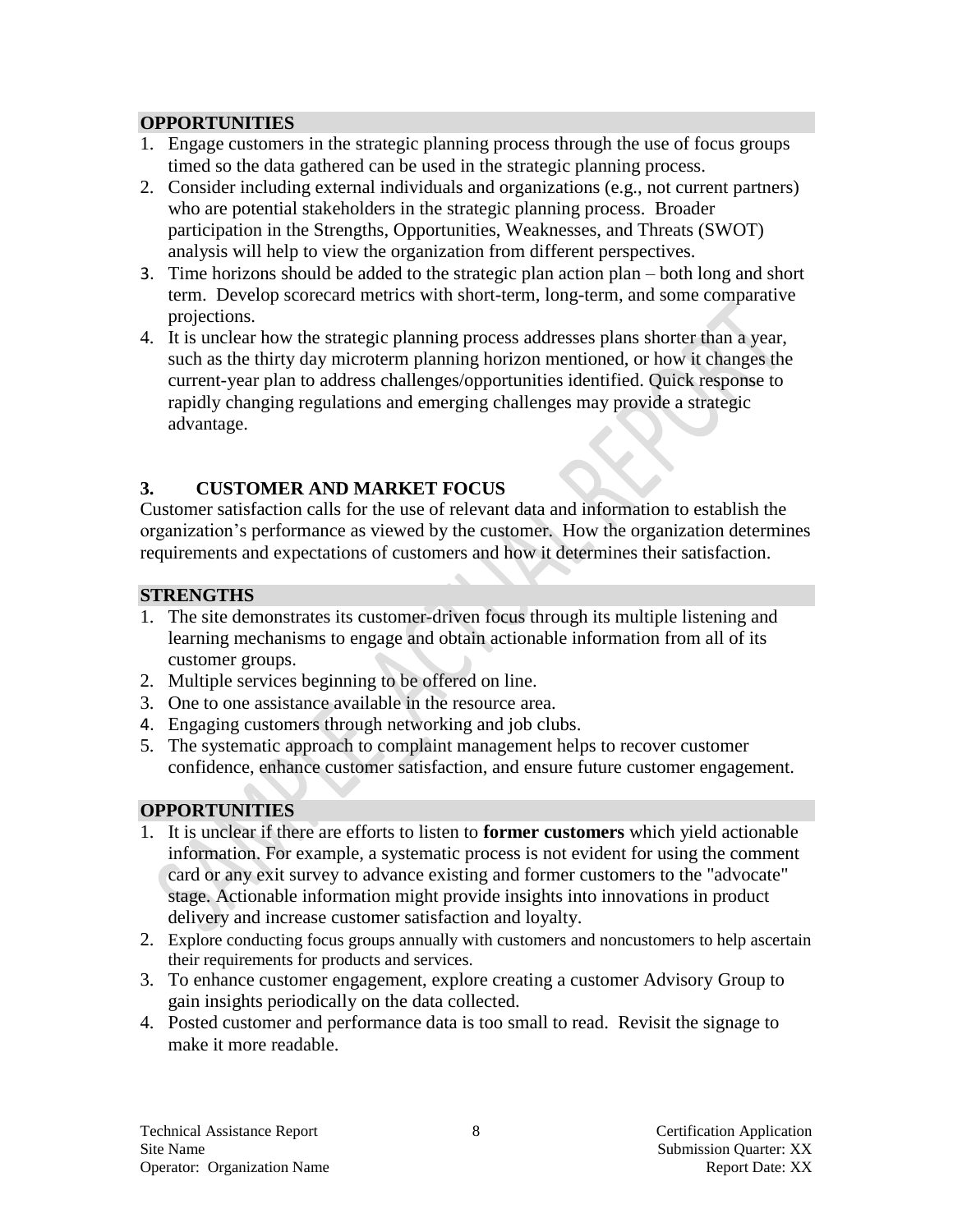## **4. INFORMATION AND ANALYSIS**

The management and effectiveness of the use of data and information to support key processes and the organization's performance management system.

## **STRENGTHS**

- 1. A demonstrated commitment to information and analysis
- 2. An integral component of the organization's performance measurement system is the selection and use of customer data to develop effective measures in support of decision making. To ensure effective use of data, the CQI Team compares customer data to benchmarking research on trends in service within and outside the workforce development industry and recommends strategies to improve and refine services.
- 3. Through multiple approaches deployed to all employees, the Center addresses key properties of its data, information, hardware, and software, including key partner requirements for security, accuracy, timeliness, and responsiveness.

### **OPPORTUNITIES**

- 1. It is not clear how the Center systematically uses, leverages, and deploys findings from mechanisms for sharing lessons learned and best practices to all staff and partners.
- 2. Create a more robust roadmap for implementing technological improvements. Sort strategies between technology meant to enhance the customers experience and those meant to create more efficient and effective management approaches. Identify a lead for IT process improvements.

## **5. HUMAN RESOURCE DEVELOPMENT AND MANAGEMENT**

How the workforce is enabled to develop and utilize its full potential, aligned with the organization's performance objectives. Also, the organization's efforts to build and maintain an environment conducive to performance excellence, full participation, and personal and organizational growth.

## **STRENGTHS**

- 1. The Center's work system facilitates high quality service and enables the organization to determine, segment, and manages its work processes. Work system design decisions are made by the CQI Team and feedback from multiple customers and partners is incorporated. Organization by staff function enables a transparent customer experience.
- 2. Work is designed, organized and managed to promote team-based problem solving and decision making.
- 3. Multiple refinements to the work system have contributed to improvements in determining work system requirements, such as the front lobby triage system and the flag system in the resource area.

### **OPPORTUNITIES**

1. It is unclear that workforce engagement and satisfaction findings are systematically used to correlate business and engagement results and implement improvements.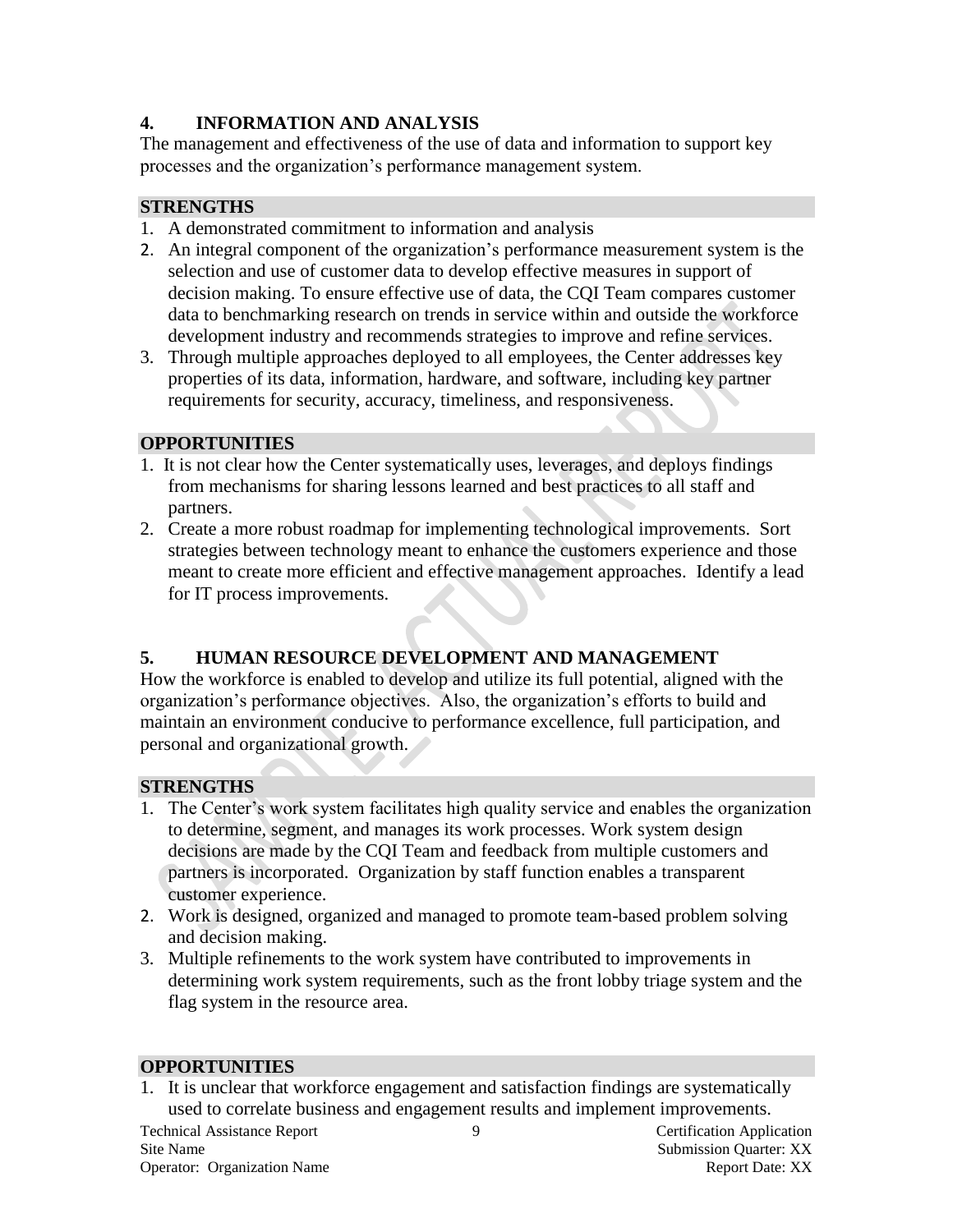Also, it is not clear that action plans from the survey were completed or actually improved workforce engagement.

2. Some elements of the Center's training approach to workforce and leader development are in early stages of deployment. These include organizational performance improvement and innovation, transfer of knowledge, and ongoing reinforcement of new knowledge and skills.

### **6. PROCESS MANAGEMENT**

The key aspects of process management include customer-focused design, product and service delivery processes, support processes, and partnership processes. Examination of how the organization designs, introduces, produces, delivers, and improves goods and services is required. Also, how processes are effectively managed and improved to achieve better performance.

### **STRENGTHS**

- 1. In support of operational excellence, the CQI Team clearly defines process objectives, stakeholders, and requirements, as well as key steps to meet requirements, and often incorporates benchmarking/best practices.
- 2. The process of defining key processes and services included identifying customer requirements.
- 3. Criteria to prioritize key customer requirements identified.
- 4. Front desk staff and greeter were knowledgeable and courteous.
- 5. Comprehensive core services available and services are added based on customer needs.
- 6. There is a well saturated approach to process management among most of the staff.

## **OPPORTUNITIES**

- 1. While the CQI Team is the apparent process owner for all improvements, think about an approach within the team that specifically identifies who is leading a specific improvement strategy as the process owner, including ensuring the plan-do-check- act cycle is being implemented.
- 2. The CQI Team should create more systematic approaches to define and validate measures and process control points and after process implementation to regularly review performance.

## **7. BUSINESS RESULTS**

This includes partner performance, human resources performance, and operational results. Results should include product, service and process performance measures. Human resources performance relates to employee's development, work systems and effectiveness. Partner results include how partners contribute to the organizations goals, how partners are selected and performance measured. Operational results address the key